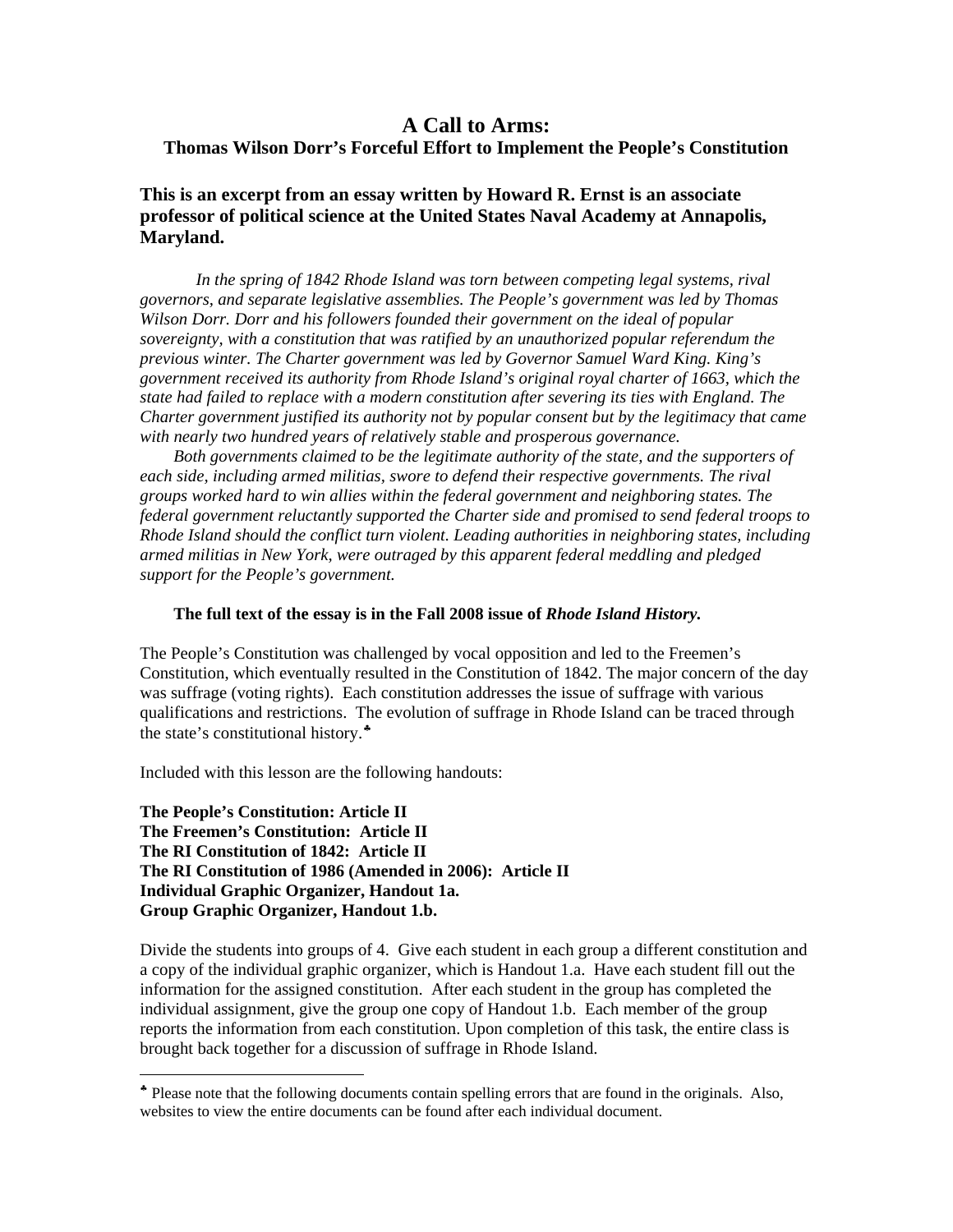#### **THE PEOPLE'S CONSTITUTION**

**(Voted on December 1841 and Certified January 1842)** 

### ARTICLE II.

Of Electors and the Right of Suffrage.

1. Every white male citizen of the United States, of the age of twentyone years, who has resided in this State for one year, and in any town, city, or district of the same for six months, next preceding the election at which he offers to vote, shall be an elector of all officers who are elected, or may hereafter be made eligible by the people. But persons in the military, naval or marine service of the United States, shall not be considered as having such established residence, by being stationed in any garrison, barrack, or military place in any town or city in this State.

2. Paupers and persons under guardianship, insane, or lunatic, are excluded from the electoral right ; and the same shall be forfeited on conviction of bribery, forgery, perjury, theft, or other infamous crime, and shall not be restored unless by an act of the General Assembly.

3. No person who is excluded from voting, for want of the qualification first named in section first of this article, shall be taxed, or be liable to do military duty ; provided that nothing in said first article shall be so construed as to exempt from taxation any property or persons now liable to be taxed.

4. No elector who is not possessed of, and assessed for, ratable property in his own right, to the amount of one hundred and fifty dollars, or who shall have neglected or refused to pay any tax assessed upon him, in any town, city, or district, for one year preceding the town, city, ward, or district meeting at which he shall offer to vote, shall be entitled to vote on any question of taxation, or the expenditure of public moneys in such town, city or district, until the same be paid.

5. In the city of Providence, and other cities, no person shall be eligible to the office of mayor, alderman, or common councilman, who is not taxed, or who shall have neglected or refused to pay his tax, as provided in the preceding section.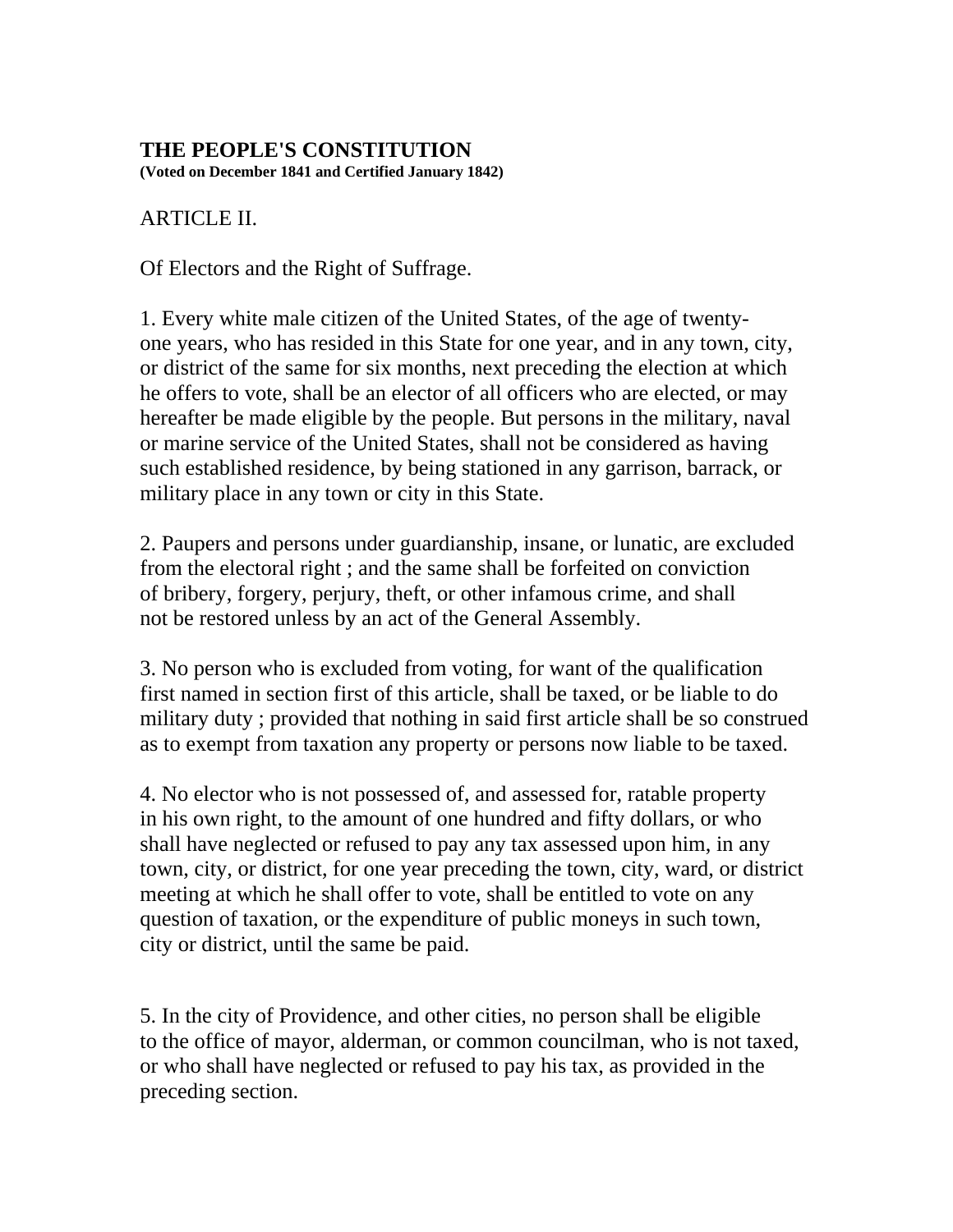6. The voting for all officers chosen by the people, except town or city officers, shall be by ballot ; that is to say, by depositing a written or printed ticket in the ballot-box, without the name of the voter written thereon. Town or city officers shall be chosen by ballot, on the demand of any two persons entitled to vote for the same.

7. There shall be a strict registration of all qualified voters in the towns and cities of the State ; and no person shall be permitted to vote, whose name has not been entered upon the list of voters before the polls are opened.

8. The General Assembly shall pass all necessary laws for the prevention of fraudulent voting. by persons not having an actual, permanent residence, or home, in the State, or otherwise disqualified according to this constitution ; for the careful registration of all voters, previously to the time of voting; for the prevention of frauds upon the ballot-box; for the preservation of the purity of elections; and for the safe -keeping and accurate counting of votes ; to the end that the will of the people may be freely and fully expressed, truly ascertained, and effectually exerted, without intimidation, suppression, or -unnecessary delay.

9. The electors shall be exempted from arrest on days of election, and one day before, and one day after the same, except in cases of treason, felony, or breach of the peace.

10. No person shall be eligible to any office by the votes of the people, who does not possess the qualifications of an elector.

For the complete text of The People's Constitution:

[http://books.google.com/books?id=J6hWdyveIAUC&printsec=frontcover&dq=Arthur+May+Mowry&ei=y](http://books.google.com/books?id=J6hWdyveIAUC&printsec=frontcover&dq=Arthur+May+Mowry&ei=yxkjSYiLB5OGM6uW0Hg#PPA322,M1) [xkjSYiLB5OGM6uW0Hg#PPA322,M1](http://books.google.com/books?id=J6hWdyveIAUC&printsec=frontcover&dq=Arthur+May+Mowry&ei=yxkjSYiLB5OGM6uW0Hg#PPA322,M1)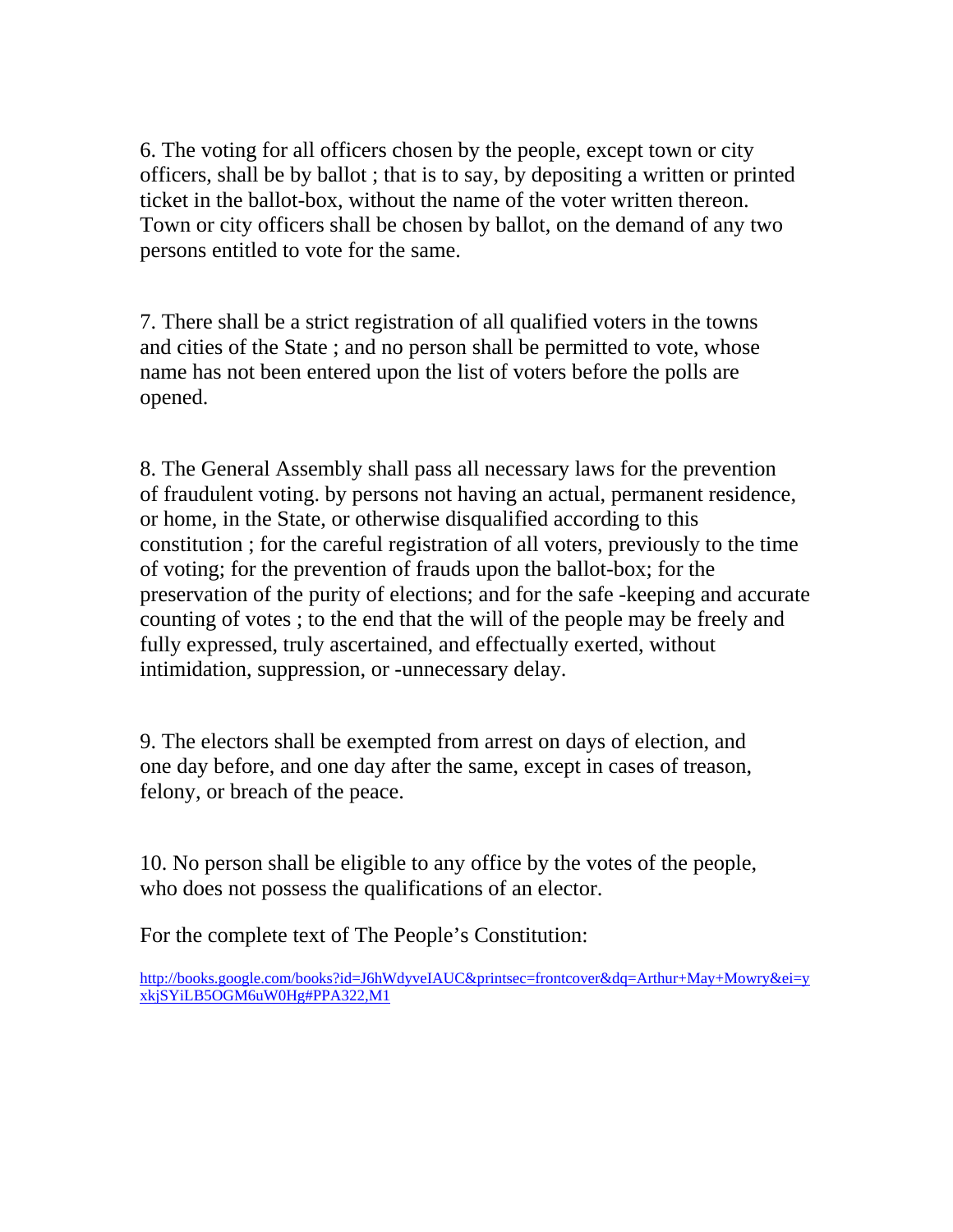#### **THE FREEMEN'S CONSTITUTION**

**January 1842** 

**(Voted on & Defeated February 1842)**

ARTICLE II.

Of the Right of Suffrage.

SECTION 1. Every person who is now a freeman, and qualified voter, shall continue to be so, so long as he retains the qualifications upon which he was admitted.

SEC. 2. Hereafter, every white male native citizen of the United States, or any territory thereof, of the full age of twenty -one years, who shall have had his actual permanent residence and home in this State for the period of one year, and in the town or city in which he may claim a right to vote six months next preceding the time of voting, and shall be seized in his own right of a freehold real estate in such town or city, of the value at least of one hundred and thirty - four dollars over and above all incumbrances, shall, therefrom, have the right to~vote in the election of all civil officers, and on all questions in all legal town or ward meetings.

SEC. 3. Every white male native citizen of the United States or any territory thereof, of the full age of twenty -one years, who shall have had his actual permanent residence and 'home in this State for the period of two years, and in the town or city in which he may claim the right to vote six months next preceding the time of voting, shall have the right to vote in the election of all civil officers, and on all questions in all legal town or ward meetings : Provided, however, That no person who is not now a freeman shall be allowed to vote upon any motion to impose a tax, or incur expenditures in any town or city, unless he possess the freehold qualification required by this article, or shall have been taxed upon property valued at least at one hundred and fifty dollars, within one year from the time he may offer to vote, and shall have paid such tax in said town or city.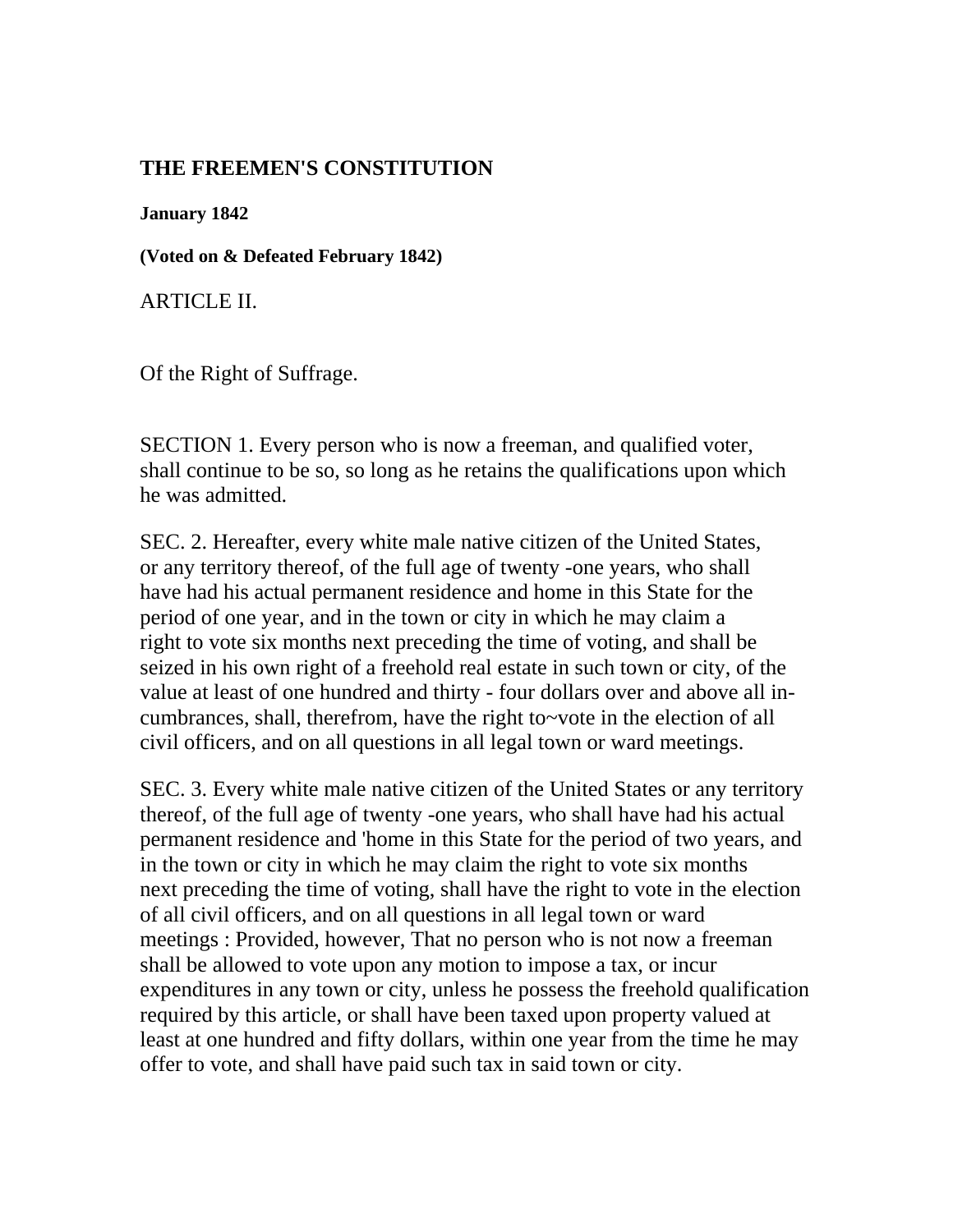SEC. 4. Any white male, native of any foreign country, of the full age of twenty -one years, naturalized in the United States according to law, who shall have had his actual permanent residence and home in this State for the period of three years after his naturalization, and in the town or city in which he may claim the right to vote six months next preceding the time of voting, and shall be seized in his own right of a freehold real estate, in such town or city, of the value at least of one hundred and thirty -four dollars over and above all incumbrances, shall, therefrom, have a right to vote in the election of all civil officers, and in all questions in all town or ward meetings. But no person in the military, naval, marine, or any other service of the United States, shall be considered as having the required residence by reason of being employed in any garrison, barrack, or military or naval Station in this State. And no pauper, lunatic, or person non compos mentis, or under guardianship, shall be permitted to vote ; nor shall any person convicted of any crime deemed infamous at common law, be permitted to exercise that privilege until he be restored thereto by 'the General Assembly. Persons residing on land ceded by this State to the United States shall not be entitled to exercise the privilege of electors during such residence-

SEC. 5. The General Assembly shall, as soon as may be after the adoption of this constitution, provide for the registration of voters; and shall also have full power generally to enact all laws necessary to carry this article into effect, and to prevent abuse and fraud in voting.

SEC. 6. All persons entitled to vote shall be protected from arrest in civil cases, on the days of election, and on the day preceding and the day following an election.

SEC. 7. In the city of Providence, and all other cities, no person shall be eligible to the office of mayor, alderman, or common councilman, who is not qualified to vote upon a motion to impose a tax or incur expenditures as herein provided.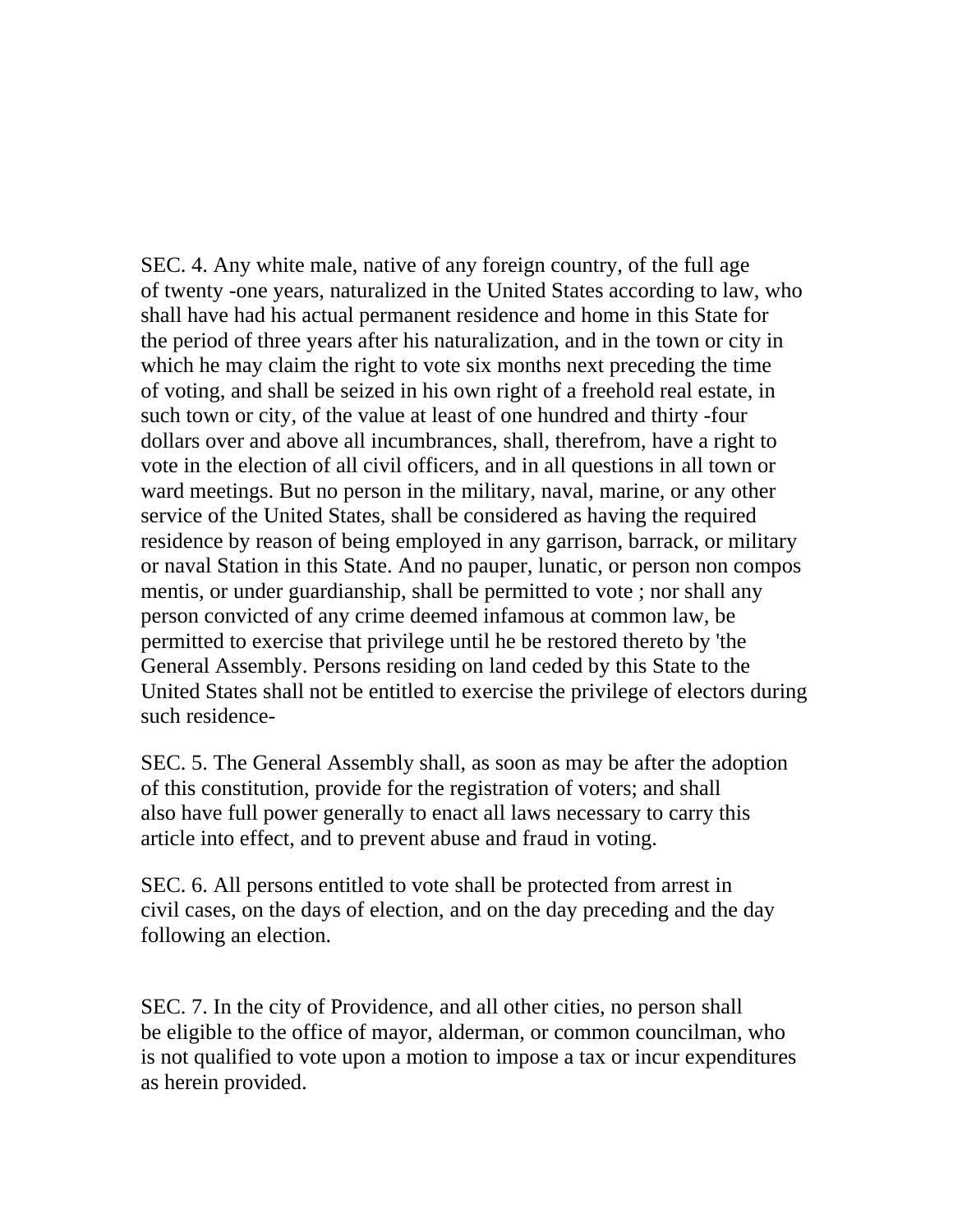SEC. 8. The General Assembly shall have power to provide, by special or general laws, for the admission of any native male citizen of the United States, or any territory, who shall have had his permanent residence and home in this State for two years, but who is not otherwise qualified under this article, to vote on such conditions as they may deem proper, except for taxes and expenditures.

#### **For the Full Text of the Freemen's Constitution**:

[http://books.google.com/books?id=J6hWdyveIAUC&printsec=frontcover&dq=Arthur+May+Mowry&ei=y](http://books.google.com/books?id=J6hWdyveIAUC&printsec=frontcover&dq=Arthur+May+Mowry&ei=yxkjSYiLB5OGM6uW0Hg#PPA347,M1) [xkjSYiLB5OGM6uW0Hg#PPA347,M1](http://books.google.com/books?id=J6hWdyveIAUC&printsec=frontcover&dq=Arthur+May+Mowry&ei=yxkjSYiLB5OGM6uW0Hg#PPA347,M1)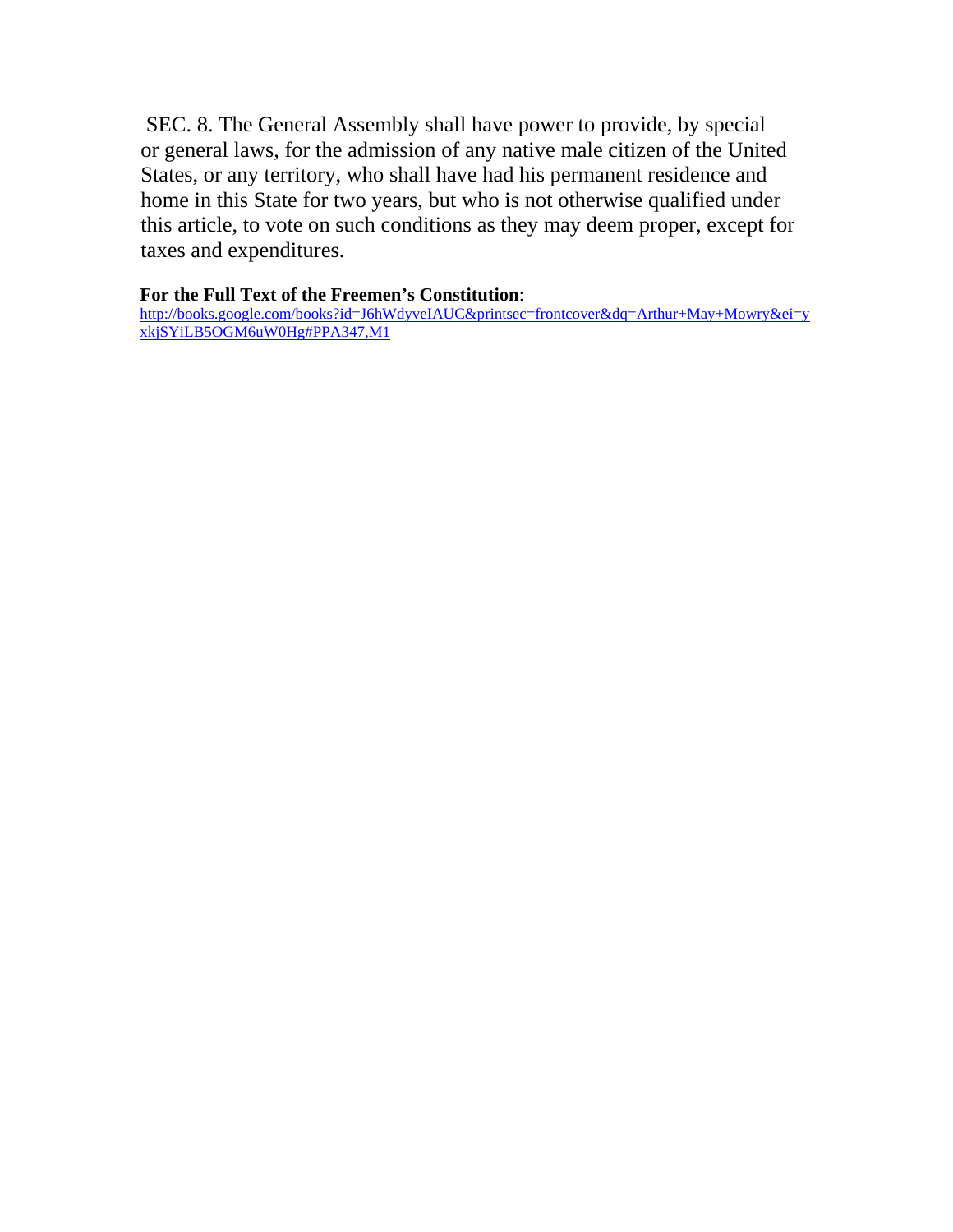#### **CONSTITUTION** of the **STATE OF RHODE ISLAND**  and **PROVIDENCE PLANTATIONS. 1842 Constitution**

(Ratified in November 1842 and became effective in May 1843)

ARTICLE II. Of the Qualifications of Electors.

SECTION 1. Every male citizen of the United States, of the age of twentyone years, who has had his residence and home in this state for one year, and in the town or city in which he may claim a right to vote, six months next preceding the time of voting, and who is really and truly possessed in his own right of real estate in such town or city of the value of one hundred and thirty - four dollars over and above all incumbrances, or which shall rent for seven dollars per annum over and above any rent reserved or the interest est of any incumbrances thereon, being an estate in fee -simple, fee -tail, for the life of any person, or an estate in reversion or remainder, which qualifies no other person to vote, the conveyance of which estate, if by deed, shall have been recorded at least ninety days, shall thereafter have a right to vote in the election of all civil officers and on all questions in all legal town or ward meetings so long as he continues so qualified. And if any person hereinbefore described shall own any such estate within this state out of the town or city in which he resides, he shall have a right to vote in the election of all general officers and members of the general assembly in the town or city in which he shall have had his residence and home for the term of six months next preceding the election, upon producing a certificate from the clerk of the town or city in which his estate lies, bearing date within ten days of the time of his voting, setting forth that such person has a sufficient estate therein to qualify him as a voter ; and that the deed, if any, has been recorded ninety days.

SEC. 2. Every male native citizen of the United States, of .the age of twenty -one years, who has had his residence and home in this state two years, and in the town or city in which he may offer to vote, six months next preceding the time of voting, whose name is registered pursuant to the act calling the convention to frame this constitution, or shall be registered in the office of the clerk of such town or city at least seven days before the time he shall offer to vote, and before the last day of December in the present year ;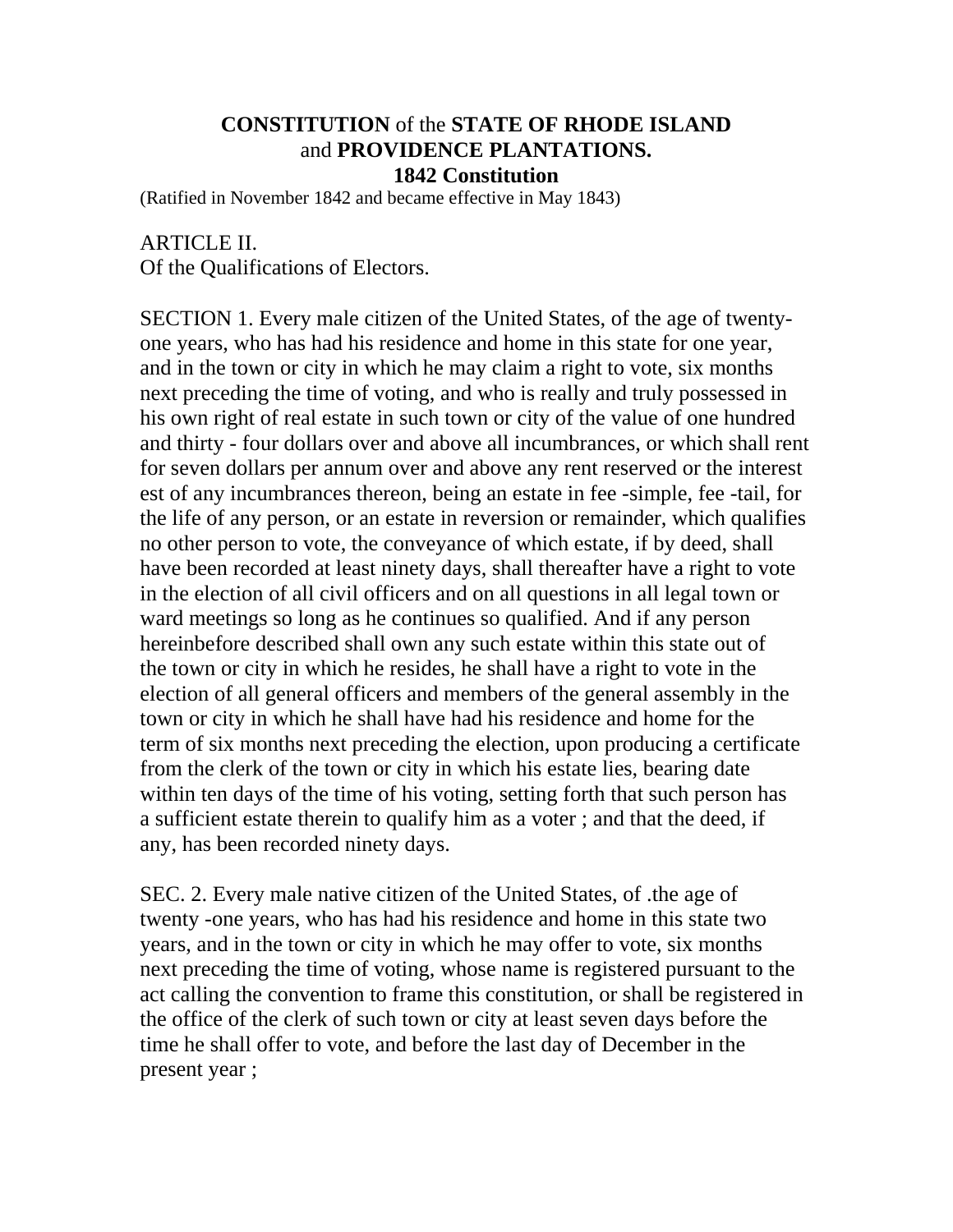and who has paid or shall pay a tax or taxes assessed upon his estate within this state, and within a year of the time of voting, to the amount of one dollar, or who shall voluntarily pay, at least seven days before the time he shall offer to vote, and before said last day of December, to the clerk or treasurer of the town or city where he resides, the sum of one dollar, or such sum as with his other taxes shall amount to one dollar, for the support of public schools therein, and shall make proof of the same, by the certificate of the clerk, treasurer, or collector of any town or city where such payment is made: or who, being so registered, has been enrolled in any military company in this state, and done military service or duty therein, within the present year, pursuant to law, and shall (until other proof is required by law) prove by the certificate of the officer legally commanding the regiment, or chartered, or legally authorized volunteer company in which he may have served or done duty, that he has been equipped and done duty according to law, or by the certificate of the commissioners upon military claims, that he has performed military service, shall have a right to vote in the election of all civil officers, and on all questions in all legally organized town or ward meetings, until the end of the first year after the adoption of this constitution, or until the end of the year eighteen hundred and forty -three. From and after that time, every such citizen who has had the residence herein required, and whose name shall be registered in the town where he resides, on or before the last day of December, in the year next preceding the time of his voting, and who shall show by legal proof, that he has for and within the year next preceding the time he shall offer to vote, paid a tax or taxes assessed against him in any town or city in this state, to the amount of one dollar, or that he has been enrolled in a military company in this state, been equipped and done duty therein according to law, and at least for one day during such year, shall have a right to vote in the election of all civil officers, and on all questions, in all legally organized town or ward meetings: Provided, that no person shall at any time be allowed to vote in the election of the city council of the city of Providence, or upon any proposition to impose a tax, or for the expenditure of money in any towrT or city, , unless he shall within the year next preceding have paid a tax assessed upon his property therein, valued at least at one hundred and thirty -four dollars.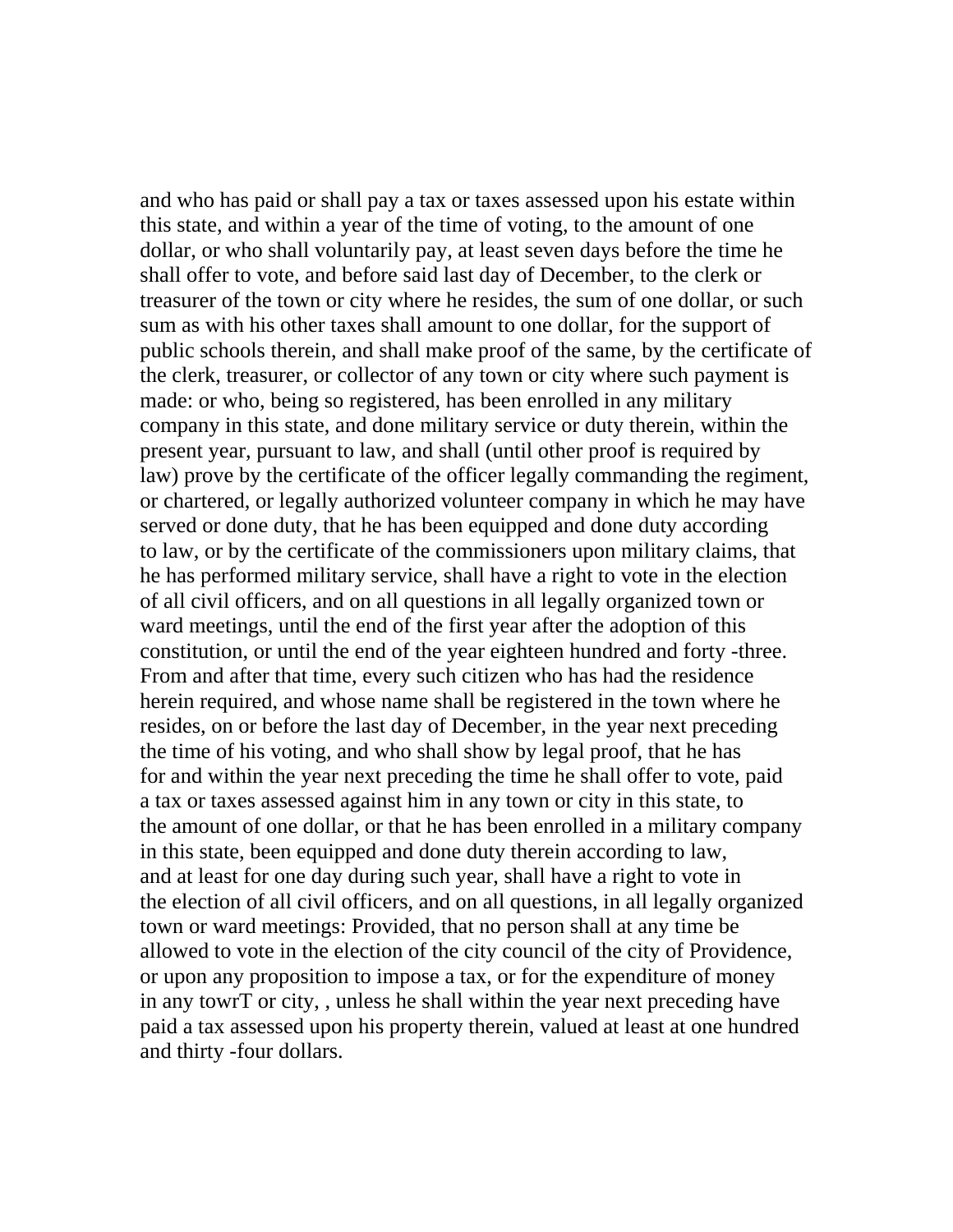SBC. 3. The assessors of each town or city shall annually assess upon every person whose name shall be registered a tax of one dollar, or such sum as with his other taxes shall amount to one dollar, which registry tax shall be paid into the treasury of such town or city, and be applied to the support of public schools therein ; but no compulsory process shall issue for the collection of any registry tax: Provided, that the registry tax of every person who has . performed military duty according to the provisions of the preceding section shall be remitted for the year he shall perform such duty ; and the registry tax assessed upon any mariner, for any year while he is at sea, shall, upon his application, be remitted; and no person shall be allowed to vote whose registry tax for either of the two years next preceding the time of voting is not paid or remitted as herein provided.

SBC. 4. No person in the military, naval, marine, or any other service of the United States shall be considered as having the required residence by reason of being employed in any garrison, barrack, or military or naval station in this state: and no pauper, lunatic, person non compos mentis, person under guardianship, or member of the Narragansett tribe of Indians, shall be permitted to be registered or to vote. Nor shall any person convicted of bribery, or of any crime deemed infamous at common law, be permitted to exercise that privilege, until he be expressly restored thereto by act of the general assembly.

SBC. 5. Persons residing on lands ceded by this state to the United States shall not be entitled to exercise the privilege of electors.

SBC. 6. The general assembly shall have full power to provide for a registry of voters, to prescribe the manner of conducting the elections, the form of certificates, the nature of the evidence to be required in case of. a dispute as to the right of any person to vote, and generally to enact all laws necessary to carry this article into effect, and to prevent abuse, corruption and fraud in voting.

For the full text of the Constitution of 1842: [http://books.google.com/books?id=J6hWdyveIAUC&printsec=frontcover&dq=Arthur+May+Mowry&ei=y](http://books.google.com/books?id=J6hWdyveIAUC&printsec=frontcover&dq=Arthur+May+Mowry&ei=yxkjSYiLB5OGM6uW0Hg#PPA367,M1) [xkjSYiLB5OGM6uW0Hg#PPA367,M1](http://books.google.com/books?id=J6hWdyveIAUC&printsec=frontcover&dq=Arthur+May+Mowry&ei=yxkjSYiLB5OGM6uW0Hg#PPA367,M1)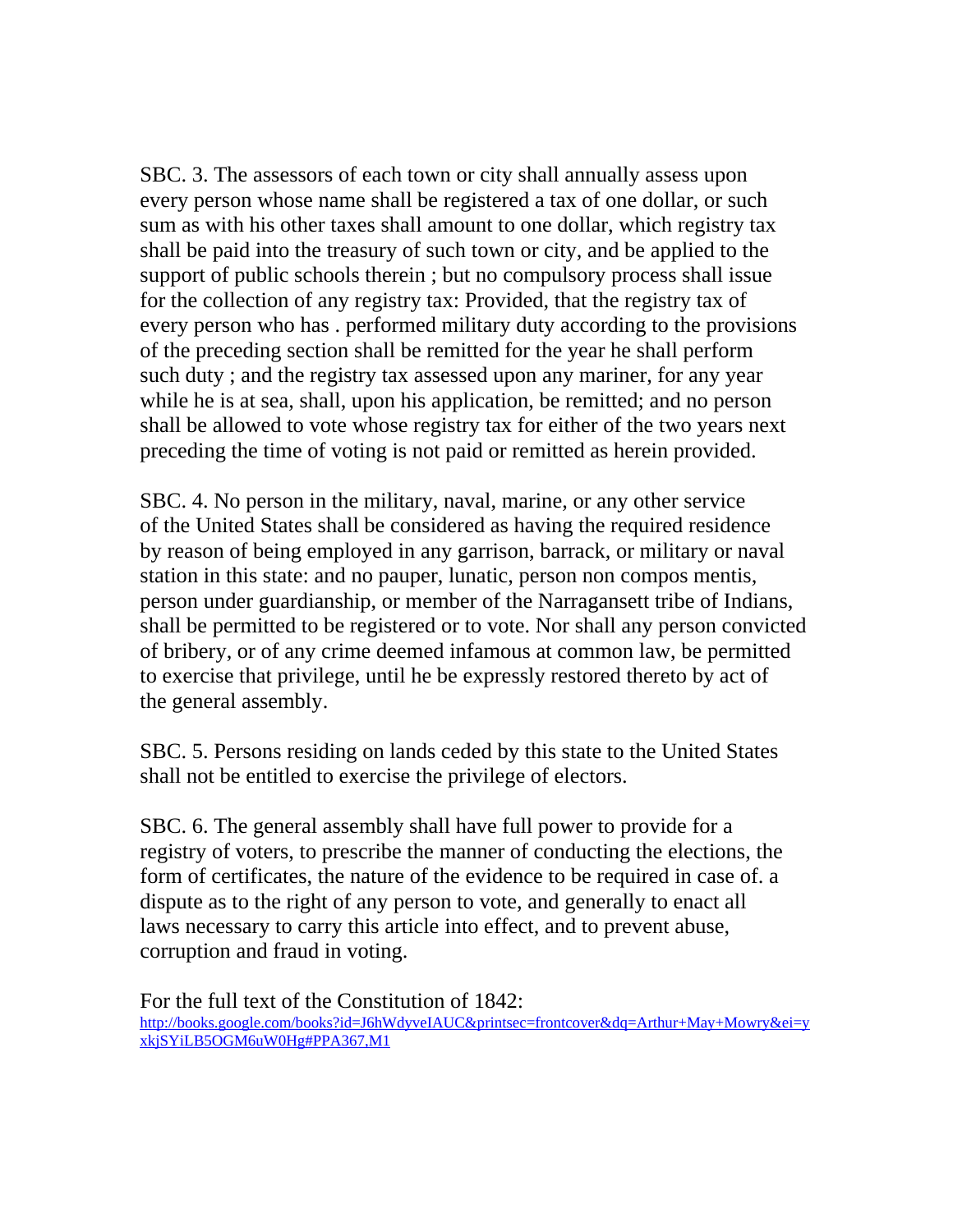## **Constitution of the State of Rhode Island and Providence Plantations**

**Adopted 1986 (Amended 2006)**

### **ARTICLE II**

### **OF SUFFRAGE**

**Section 1**. Persons entitled to vote. -- Every citizen of the United States of the age of eighteen years or over who has had residence and home in this state for thirty days next preceding the time of voting, who has resided thirty days in the town or city from which such citizen desires to vote, and whose name shall be registered at least thirty days next preceding the time of voting as provided by law, shall have the right to vote for all offices to be elected and on all questions submitted to the electors, except that no person who has been lawfully adjudicated to be non compos mentis shall be permitted to vote. No person who is incarcerated in a correctional facility upon a felony conviction shall be permitted to vote until such person is discharged from the facility. Upon discharge, such person's right to vote shall be restored. The general assembly may provide by law for shorter state and local residence requirements to vote for electors for president and vice president of the United States.

**Section 2**. Nomination of candidates -- Voter registration -- Absentee voting -- Conduct of elections -- Residency. -- The general assembly shall provide by law for the nomination of candidates; for a uniform system of permanent registration of voters; for the exemption from such registration of persons in the active service of the nation and their families absent from the state because of such service, and, in time of war, members of the Merchant Marine; for absentee and shut in voting; for the time, manner and place of conducting elections; for the prevention of abuse, corruption and fraud in voting; and may define by law residence for voting purposes, but no person shall acquire such residence merely by being stationed or assigned in this state in the active service of the United States.

<http://www.rilin.state.ri.us/RiConstitution/ConstFull.html>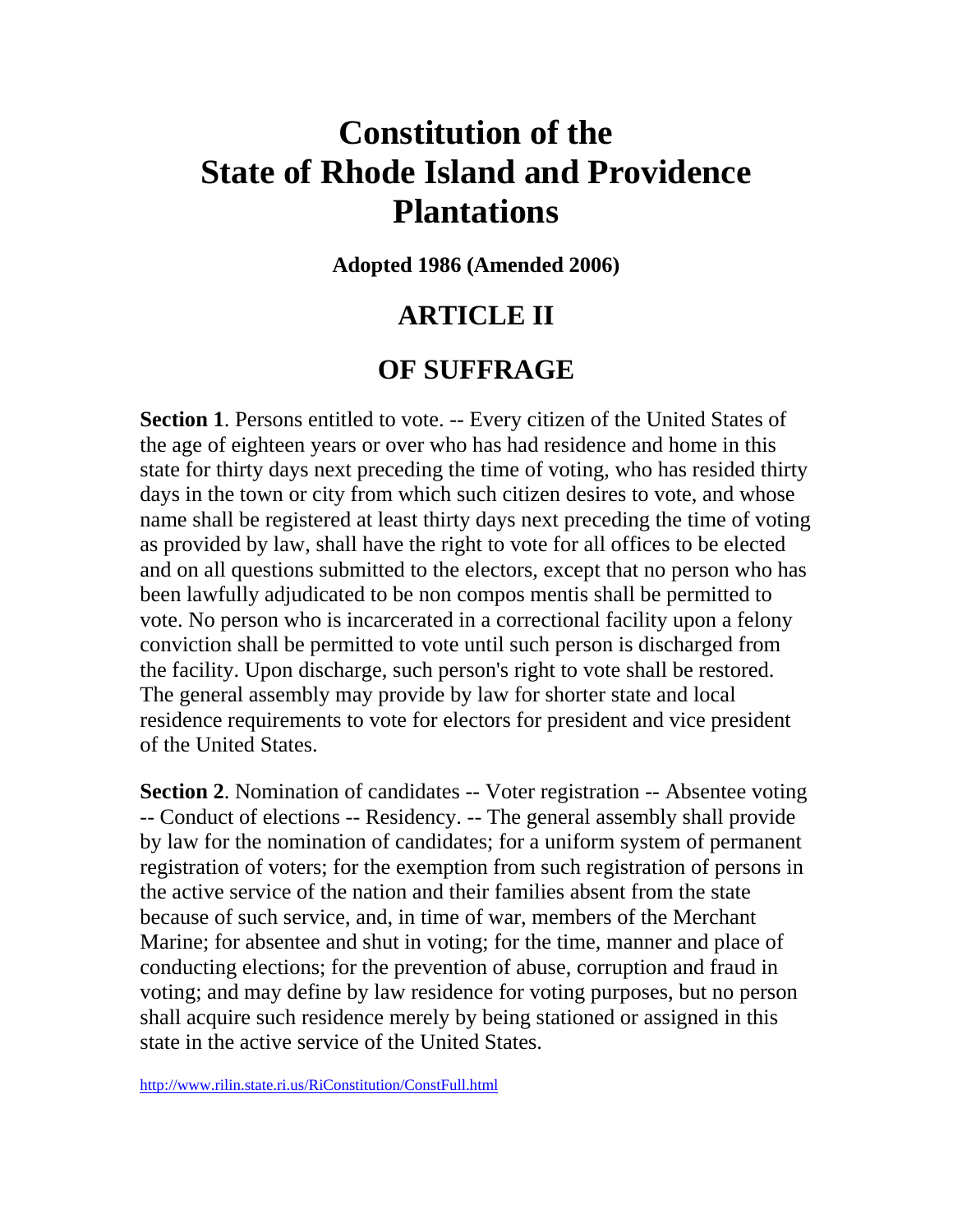| Handout 1.a.                                            |  |
|---------------------------------------------------------|--|
| Who is given the right to vote under this Constitution? |  |

**Constitution\_\_\_\_\_\_\_\_\_\_\_\_\_\_\_\_\_\_\_\_\_\_\_\_\_\_\_\_\_\_\_\_\_\_\_** 

**You will be able to answer this question by reading the assigned document. Look for information on each category listed. Be sure to write complete answers on the chart.** 

| Age                                 |  |
|-------------------------------------|--|
| Race                                |  |
| <b>Gender</b><br><b>Male/Female</b> |  |
| <b>Convicted</b><br><b>Felons</b>   |  |
| <b>RI</b> Residency<br>Requirement  |  |
| <b>Property</b><br>Ownership        |  |
| <b>Restrictions</b>                 |  |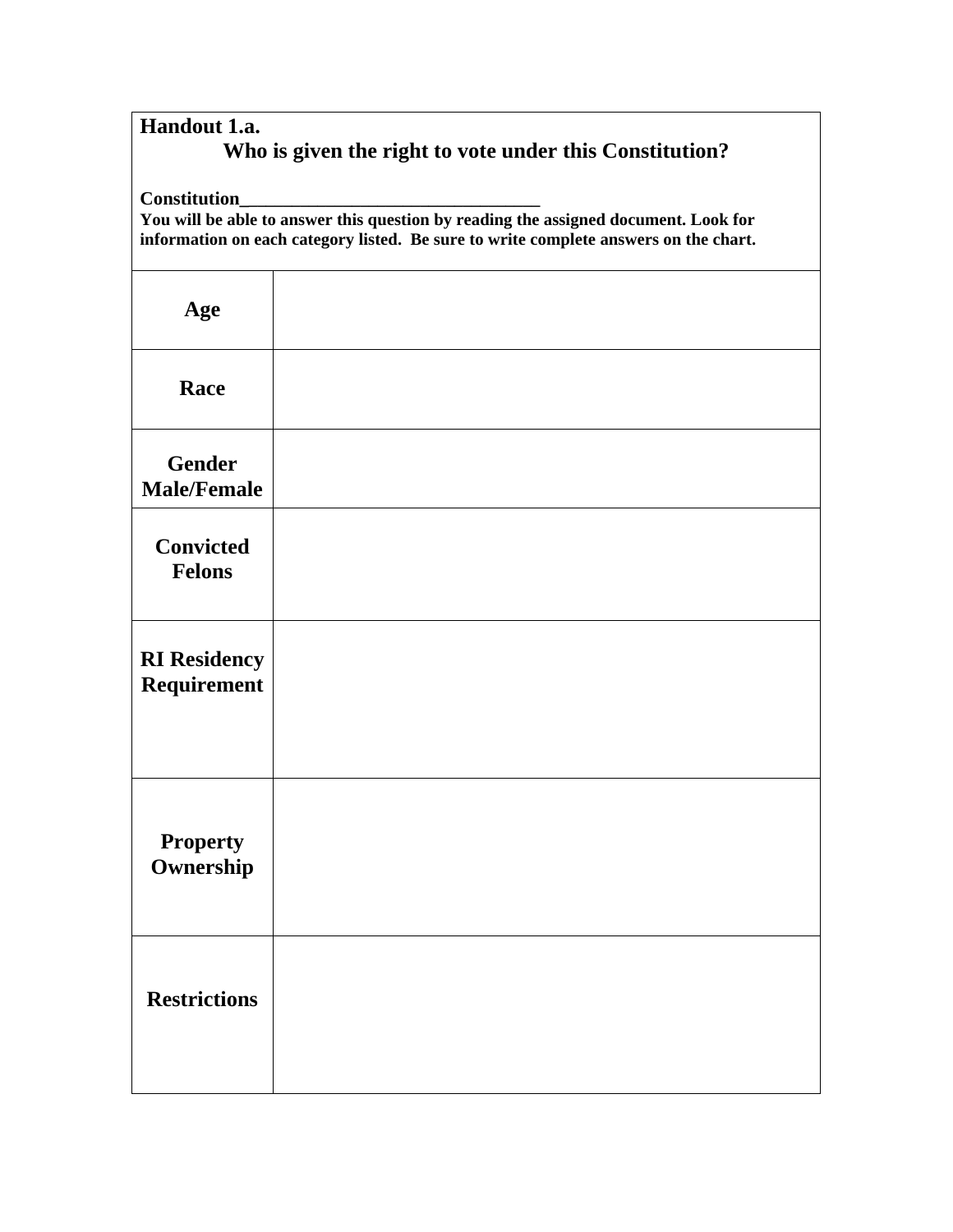## **Handout 1.b.**

# **Who has the right to vote?**

|                                     | The People's<br><b>Constitution</b><br>(Voted on<br>December 1841 &<br><b>Certified January</b><br>1842) | The Freemen's<br><b>Constitution</b><br>January 1842<br>(Voted on &<br><b>Defeated</b><br>February 1842) | <b>Rhode Island</b><br>Constitution<br><b>Adopted</b><br>November 1842<br>(In effect May<br>1843) | <b>Rhode Island</b><br><b>Constitution 1986</b><br><b>Amended</b><br>2006 |
|-------------------------------------|----------------------------------------------------------------------------------------------------------|----------------------------------------------------------------------------------------------------------|---------------------------------------------------------------------------------------------------|---------------------------------------------------------------------------|
| Age                                 |                                                                                                          |                                                                                                          |                                                                                                   |                                                                           |
| Race                                |                                                                                                          |                                                                                                          |                                                                                                   |                                                                           |
| <b>Gender</b><br><b>Male/Female</b> |                                                                                                          |                                                                                                          |                                                                                                   |                                                                           |
| <b>Convicted</b><br><b>Felons</b>   |                                                                                                          |                                                                                                          |                                                                                                   |                                                                           |
| <b>RI Residency</b><br>Requirement  |                                                                                                          |                                                                                                          |                                                                                                   |                                                                           |
| <b>Property</b><br>Ownership        |                                                                                                          |                                                                                                          |                                                                                                   |                                                                           |